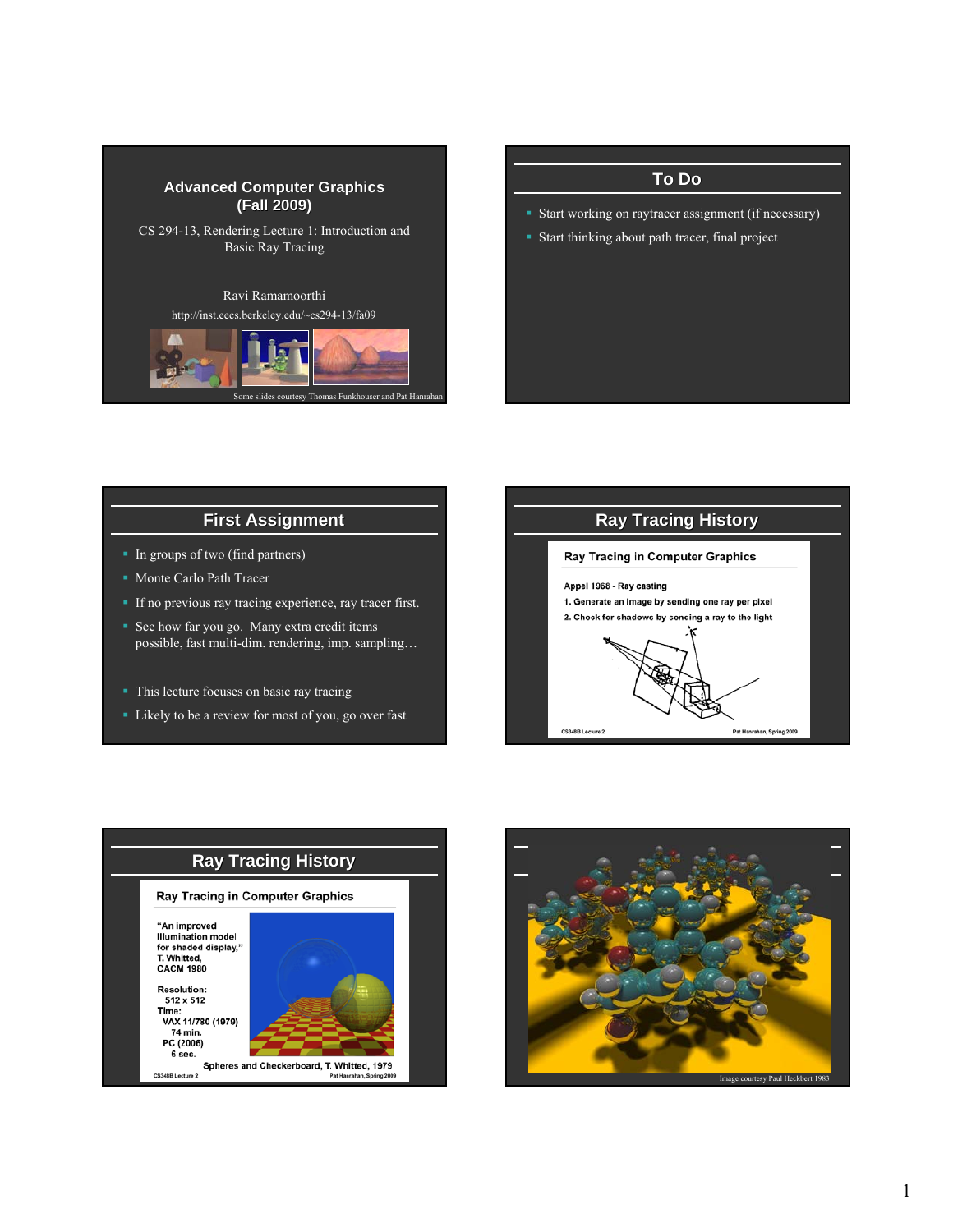#### **Outline**

- *Camera Ray Casting (choosing ray directions)*
- Ray-object intersections
- Ray-tracing transformed objects
- **Lighting calculations**
- **Recursive ray tracing**

# **Outline in Code** Image Raytrace (Camera cam, Scene scene, int width, int height) Image image = new Image (width, height) ; for (int  $i = 0$ ;  $i <$  height;  $i++)$ for (int j = 0 ; j < width ; j++) { *Ray ray = RayThruPixel (cam, i, j) ;* Intersection hit = Intersect (ray, scene) ;  $image[i][j]$  = FindColor (hit) ; return image ; }



#### **Finding Ray Direction**

- Goal is to find ray direction for given pixel i and j
- **Many ways to approach problem** 
	- Objects in world coord, find dirn of each ray (we do this)
	- Camera in canonical frame, transform objects (OpenGL)

#### **Basic idea**

- Ray has origin (camera center) and direction
- **Find direction given camera params and i and j**
- Camera params as in gluLookAt
	- Lookfrom[3], LookAt[3], up[3], fov



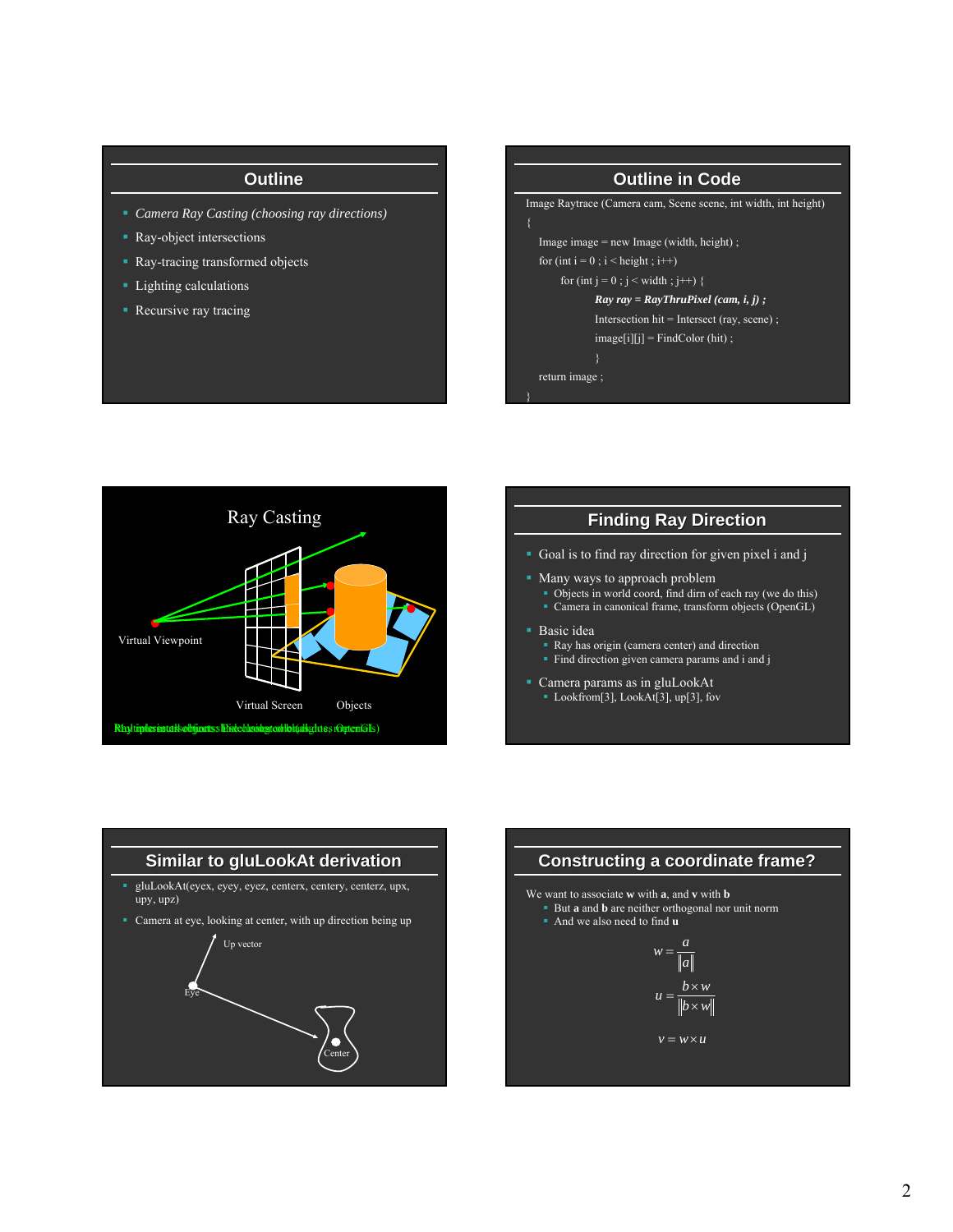



### **Outline**

- Camera Ray Casting (choosing ray directions)
- *Ray-object intersections*
- Ray-tracing transformed objects
- **Lighting calculations**
- **Recursive ray tracing**





### **Ray-Sphere Intersection**

$$
ray = \vec{P} = \vec{P}_0 + \vec{P}_1 t
$$
  
\n
$$
sphere = (\vec{P} - \vec{C}) \cdot (\vec{P} - \vec{C}) - r^2 = 0
$$
  
\nSubstitute  
\n
$$
ray = \vec{P} = \vec{P}_0 + \vec{P}_1 t
$$
  
\n
$$
sphere = (\vec{P}_0 + \vec{P}_1 t - \vec{C}) \cdot (\vec{P}_0 + \vec{P}_1 t - \vec{C}) - r^2 = 0
$$
  
\nSimplify  
\n
$$
t^2 (\vec{P}_1 \cdot \vec{P}_1) + 2t \vec{P}_1 \cdot (\vec{P}_0 - \vec{C}) + (\vec{P}_0 - \vec{C}) \cdot (\vec{P}_0 - \vec{C}) - r^2 = 0
$$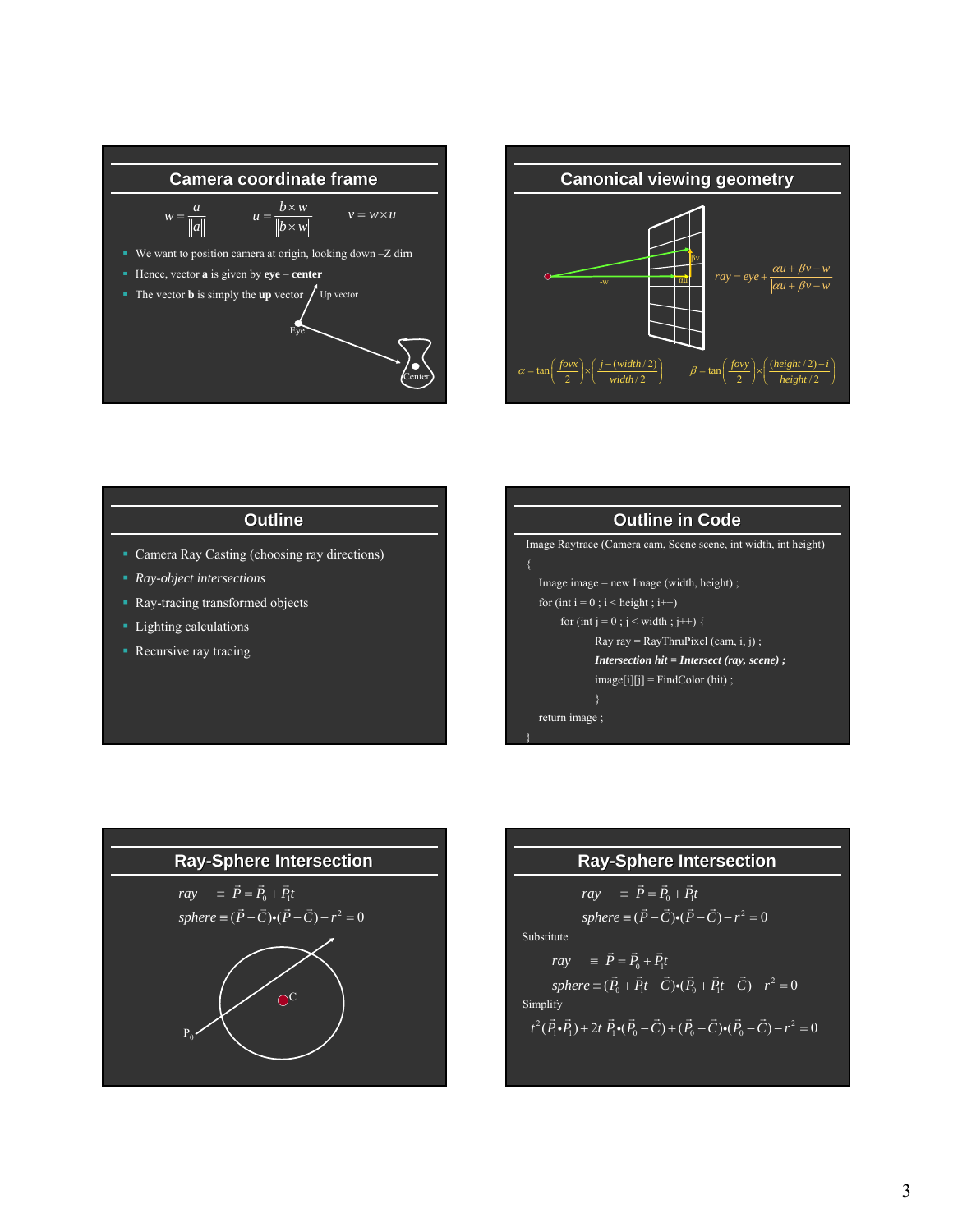# **Ray-Sphere Intersection**

 $t^2(\vec{P}_1 \cdot \vec{P}_1) + 2t \vec{P}_1 \cdot (\vec{P}_0 - \vec{C}) + (\vec{P}_0 - \vec{C}) \cdot (\vec{P}_0 - \vec{C}) - r^2 = 0$ 

Solve quadratic equations for t

- 2 real positive roots: pick smaller root
- Both roots same: tangent to sphere
- One positive, one negative root: ray origin inside sphere (pick + root)
- **Complex roots: no intersection (check** discriminant of equation first)

# **Ray-Sphere Intersection**

- Intersection point:  $ray \equiv \vec{P} = \vec{P}_0 + \vec{P}_1 t$
- Normal (for sphere, this is same as coordinates in sphere frame of reference, useful other tasks)

$$
normal = \frac{\vec{P} - \vec{C}}{|\vec{P} - \vec{C}|}
$$





# **Ray inside Triangle**

- Once intersect with plane, still need to find if in triangle
- Many possibilities for triangles, general polygons (point in polygon tests)
- We find parametrically [barycentric coordinates]. Also useful for other applications (texture mapping)



 $\alpha \geq 0, \beta \geq 0, \gamma \geq 0$  $\alpha + \beta + \gamma = 1$  $P = \alpha A + \beta B + \gamma C$ 

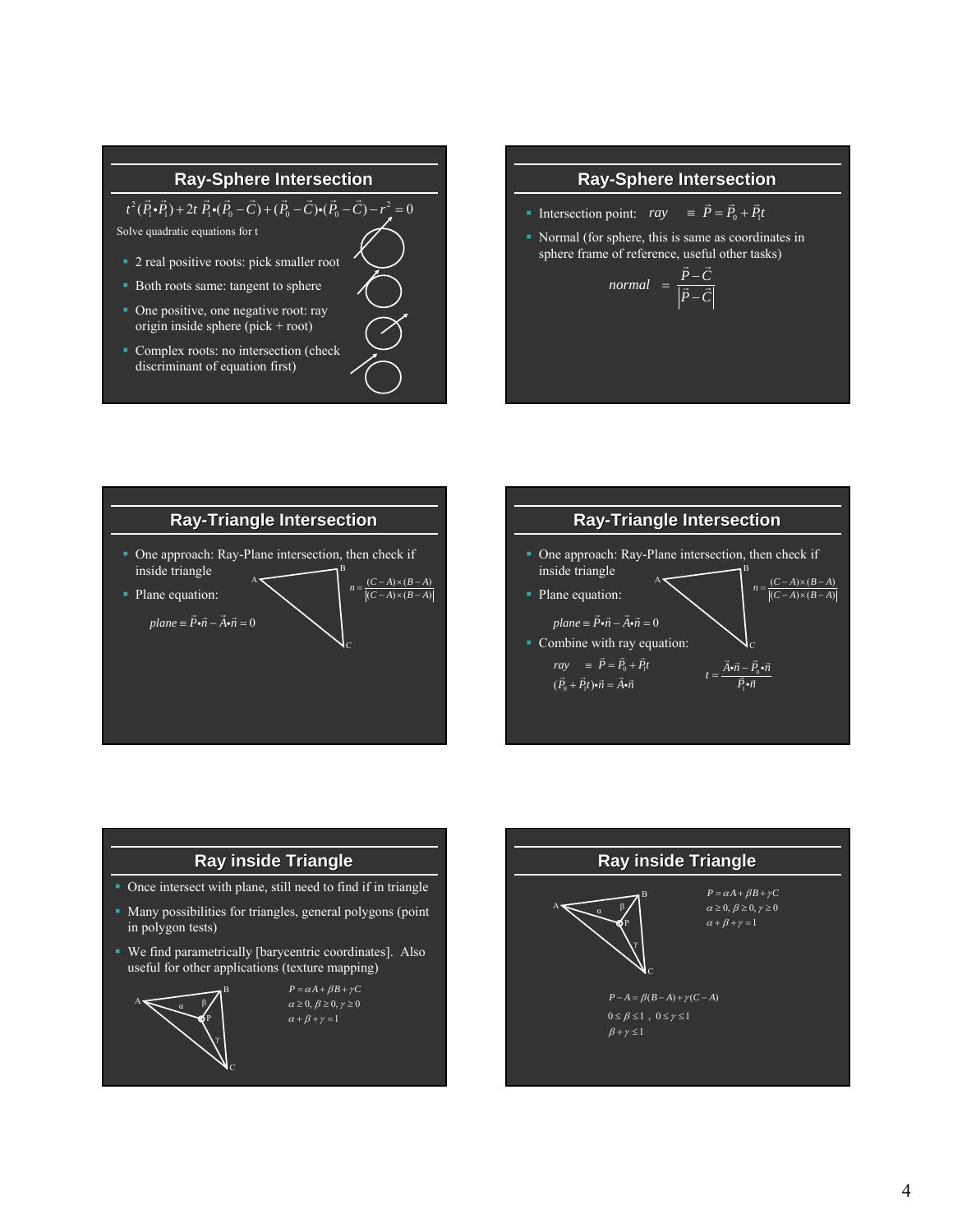#### **Other primitives**

- Much early work in ray tracing focused on rayprimitive intersection tests
- Cones, cylinders, ellipsoides
- Boxes (especially useful for bounding boxes)
- General planar polygons
- Many more
- Many references. For example, chapter in Glassner introduction to ray tracing (see me if interested)



#### **Outline**

- Camera Ray Casting (choosing ray directions)
- Ray-object intersections
- *Ray-tracing transformed objects*
- **Lighting calculations**
- **Recursive ray tracing**

## **Transformed Objects**

- E.g. transform sphere into ellipsoid
- Could develop routine to trace ellipsoid (compute parameters after transformation)
- May be useful for triangles, since triangle after transformation is still a triangle in any case
- **But can also use original optimized routines**

### **Transformed Objects**

- Consider a general 4x4 transform M
- Will need to implement matrix stacks like in OpenGL
- Apply inverse transform  $M<sup>-1</sup>$  to ray
	- Locations stored and transform in homogeneous coordinates Vectors (ray directions) have homogeneous coordinate set to
	- 0 [so there is no action because of translations]
- Do standard ray-surface intersection as modified
- Transform intersection back to actual coordinates Intersection point p transforms as Mp
	- Distance to intersection if used may need recalculation
	- Normals n transform as M-tn. Do all this before lighting

### **Outline**

- Camera Ray Casting (choosing ray directions)
- Ray-object intersections
- Ray-tracing transformed objects
- *Lighting calculations*
- **Recursive ray tracing**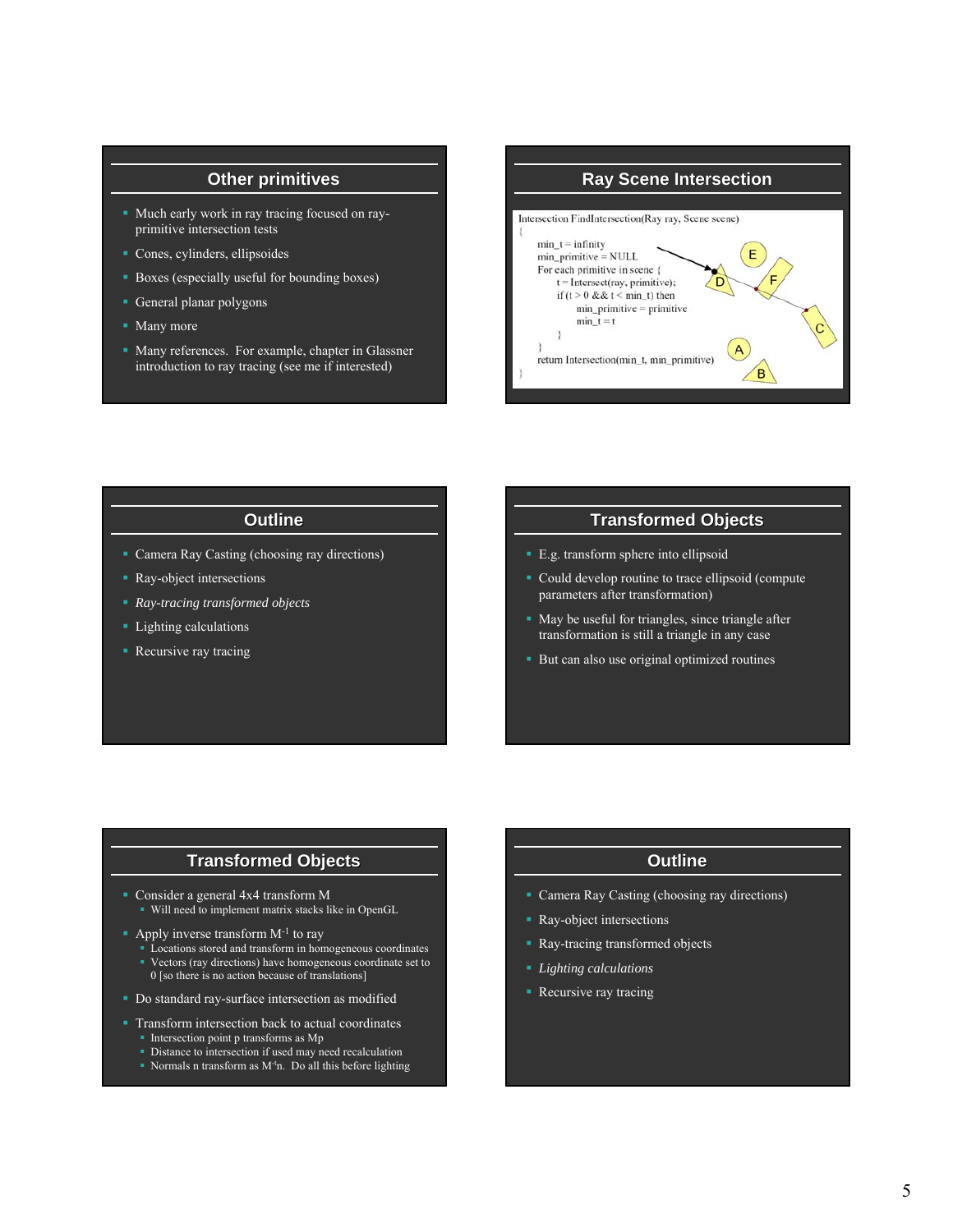| <b>Outline in Code</b>                                          |
|-----------------------------------------------------------------|
| Image Raytrace (Camera cam, Scene scene, int width, int height) |
| {                                                               |
| Image image $=$ new Image (width, height);                      |
| for (int $i = 0$ ; $i <$ height; $i++)$                         |
| for (int $i = 0$ ; $i <$ width; $i++)$ {                        |
| Ray ray = RayThruPixel (cam, i, j);                             |
| Intersection hit = Intersect (ray, scene);                      |
| $imagel[i][j] = FindColor(hit);$                                |
|                                                                 |
| return image;                                                   |
|                                                                 |



# Shadows: Numerical Issues • Numerical inaccuracy may cause intersection to be below surface (effect exaggerated in figure)

- Causing surface to incorrectly shadow itself
- Move a little towards light before shooting shadow ray



# **Lighting Model Lighting Model**

- **Similar to OpenGL**
- **Lighting model parameters (global)** 
	- Ambient r g b (no per-light ambient as in OpenGL)
	- Attenuation const linear quadratic (like in OpenGL)

$$
L = \frac{L_0}{const + \lim^{*} d + \text{quad}^{*} d^{2}}
$$

- **Per light model parameters** 
	- Directional light (direction, RGB parameters)
	- Point light (location, RGB parameters)

# **Material Model Material Model**

- Diffuse reflectance (r g b)
- Specular reflectance  $(r g b)$
- **Shininess s**
- Emission (r g b)
- All as in OpenGL

# **Shading Model Shading Model**

$$
I = K_a + K_e + \sum_{i=1}^{n} V L_i(K_d \max(l_i \cdot n, 0) + K_s(\max(h_i \cdot n, 0))^s)
$$

- Global ambient term, emission from material
- For each light, diffuse specular terms
- Note visibility/shadowing for each light (not in OpenGL)
- Evaluated per pixel per light (not per vertex)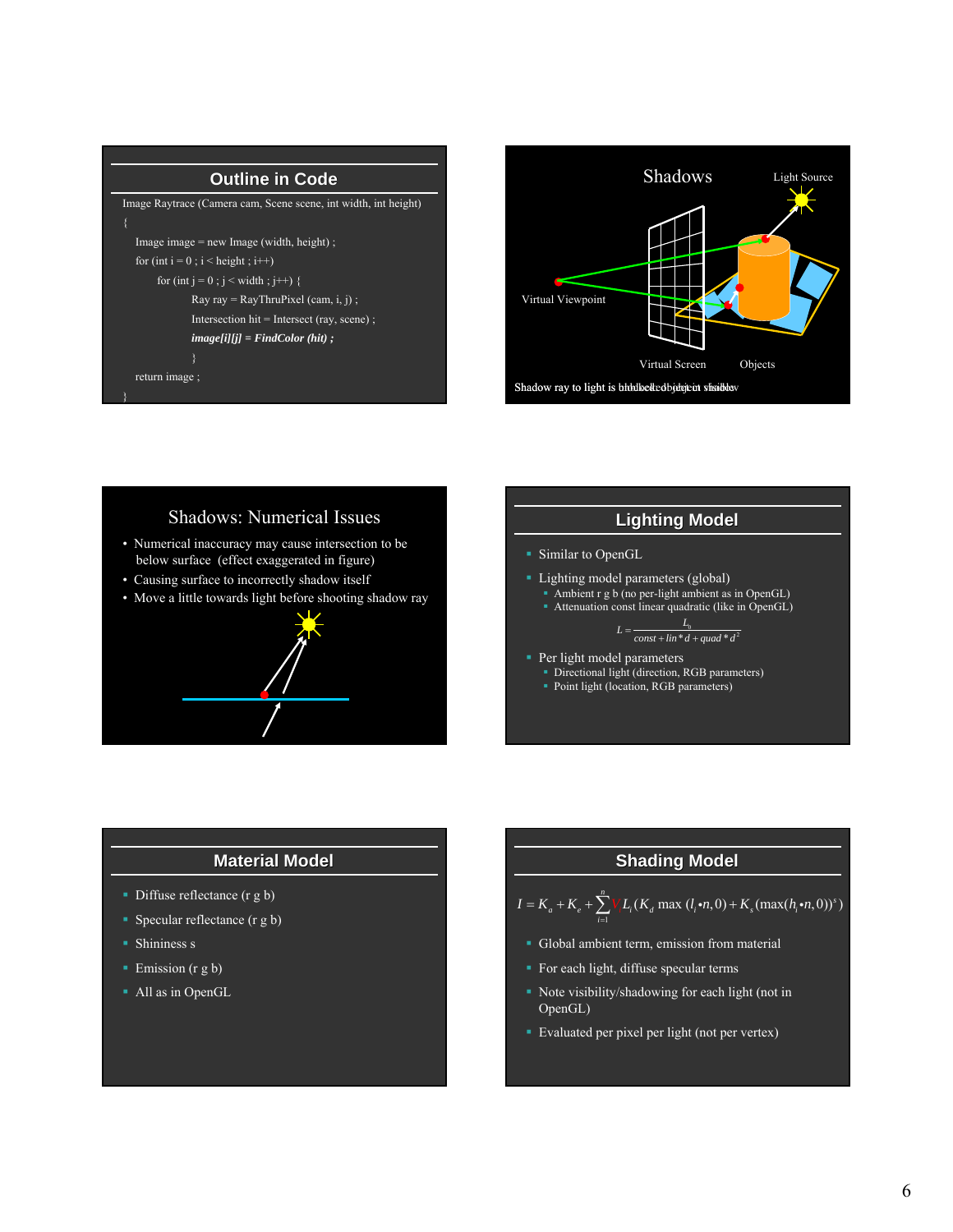# **Outline**

- Camera Ray Casting (choosing ray directions)
- Ray-object intersections
- **Ray-tracing transformed objects**
- **Lighting calculations**
- *Recursive ray tracing*

# Mirror Reflections/Refractions





# **Basic idea** For each pixel Trace Primary Eye Ray, find intersection Trace Secondary Shadow Ray(s) to all light(s) Color = Visible ? Illumination Model : 0 ; ■ Trace Reflected Ray Color += reflectivity \* Color of reflected ray

# **Recursive Shading Model Recursive Shading Model**

$$
I = K_a + K_e + \sum_{i=1}^{n} V_i L_i(K_a \max(l_i \cdot n, 0) + K_s(\max(h_i \cdot n, 0))^s) + K_s I_R + K_T I_T
$$

- Highlighted terms are recursive specularities [mirror] reflections] and transmission
- Trace secondary rays for mirror reflections and refractions, include contribution in lighting model
- GetColor calls RayTrace recursively (the I values in equation above of secondary rays are obtained by recursive calls)

# **Problems with Recursion**

- Reflection rays may be traced forever
- Generally, set maximum recursion depth
- Same for transmitted rays (take refraction into account)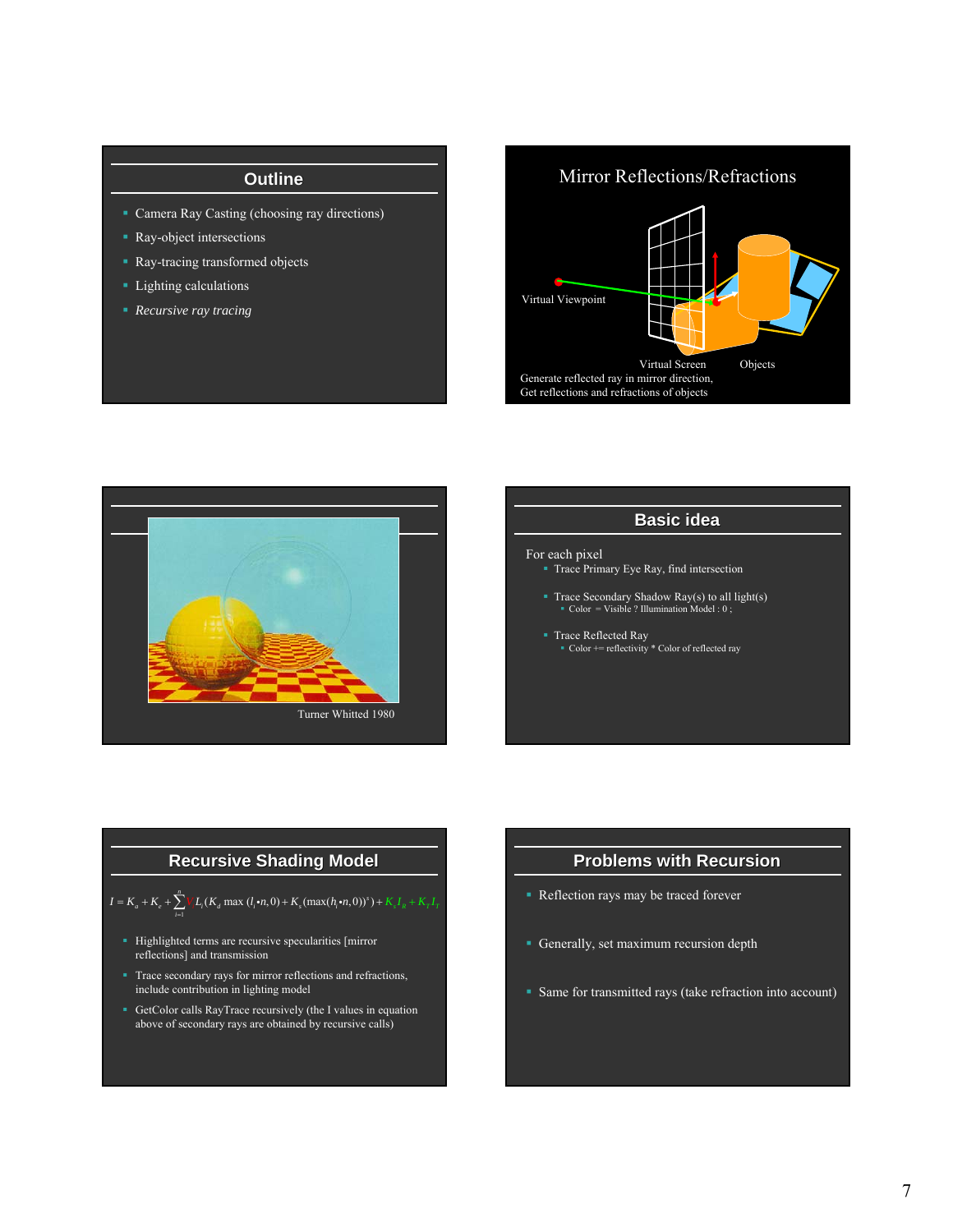## Effects needed for Realism

- (Soft) Shadows
- Reflections (Mirrors and Glossy)
- Transparency (Water, Glass)
- Interreflections (Color Bleeding)
- Complex Illumination (Natural, Area Light)
- Realistic Materials (Velvet, Paints, Glass)

Discussed in this lecture so far Not discussed but possible with distribution ray tracing Hard (but not impossible) with ray tracing; radiosity methods

#### **Some basic add basic add ons**

- Area light sources and soft shadows: break into grid of n x n point lights
	- Use jittering: Randomize direction of shadow ray within small box for given light source direction
	- Jittering also useful for antialiasing shadows when shooting primary rays
- More complex reflectance models
	- Simply update shading model
	- But at present, we can handle only mirror global illumination calculations

#### **Acceleration**

Testing each object for each ray is slow

- Fewer Rays
- Adaptive sampling, depth control Generalized Rays
- Beam tracing, cone tracing, pencil tracing etc. Faster Intersections
- Optimized Ray-Object Intersections *Fewer Intersections*





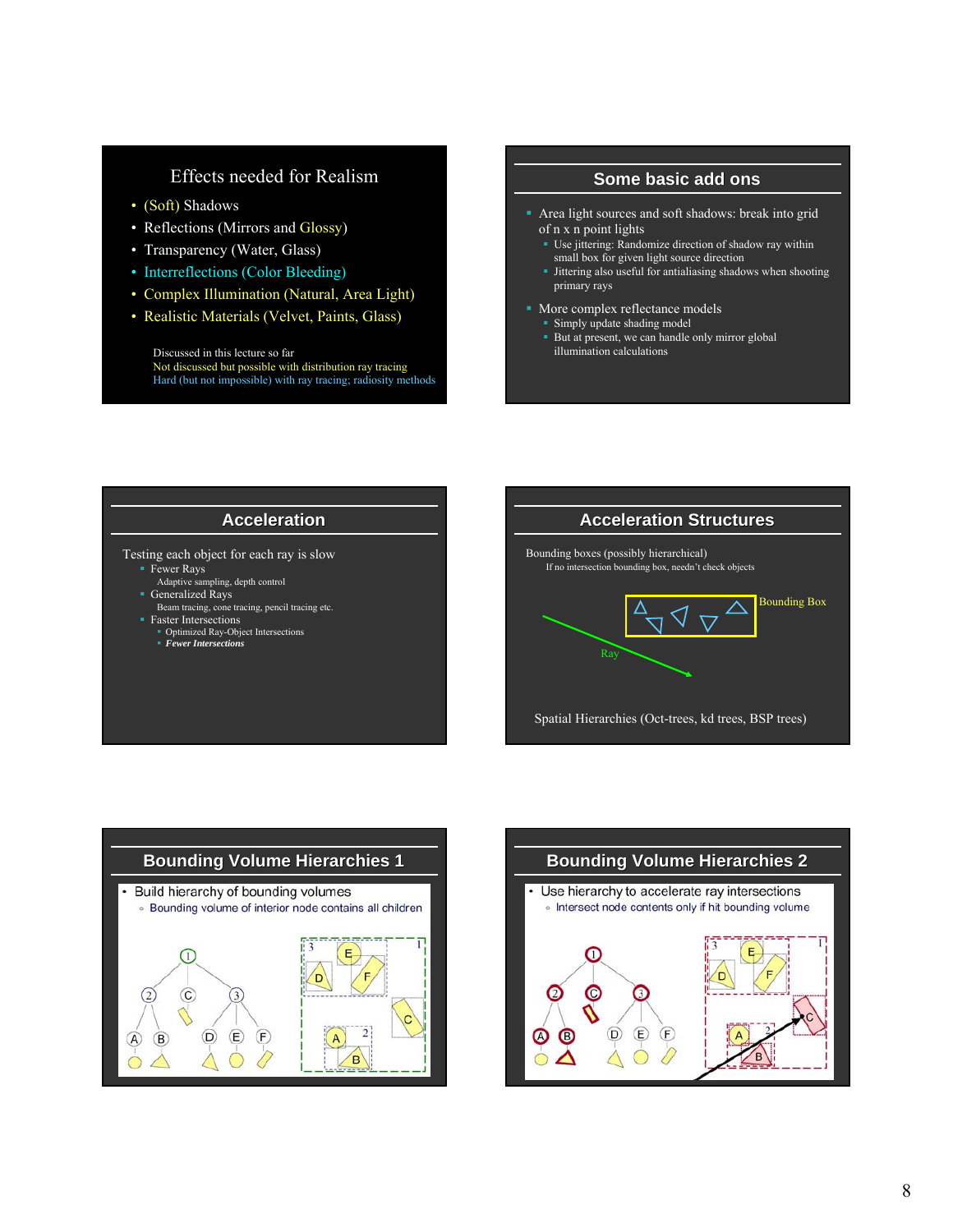